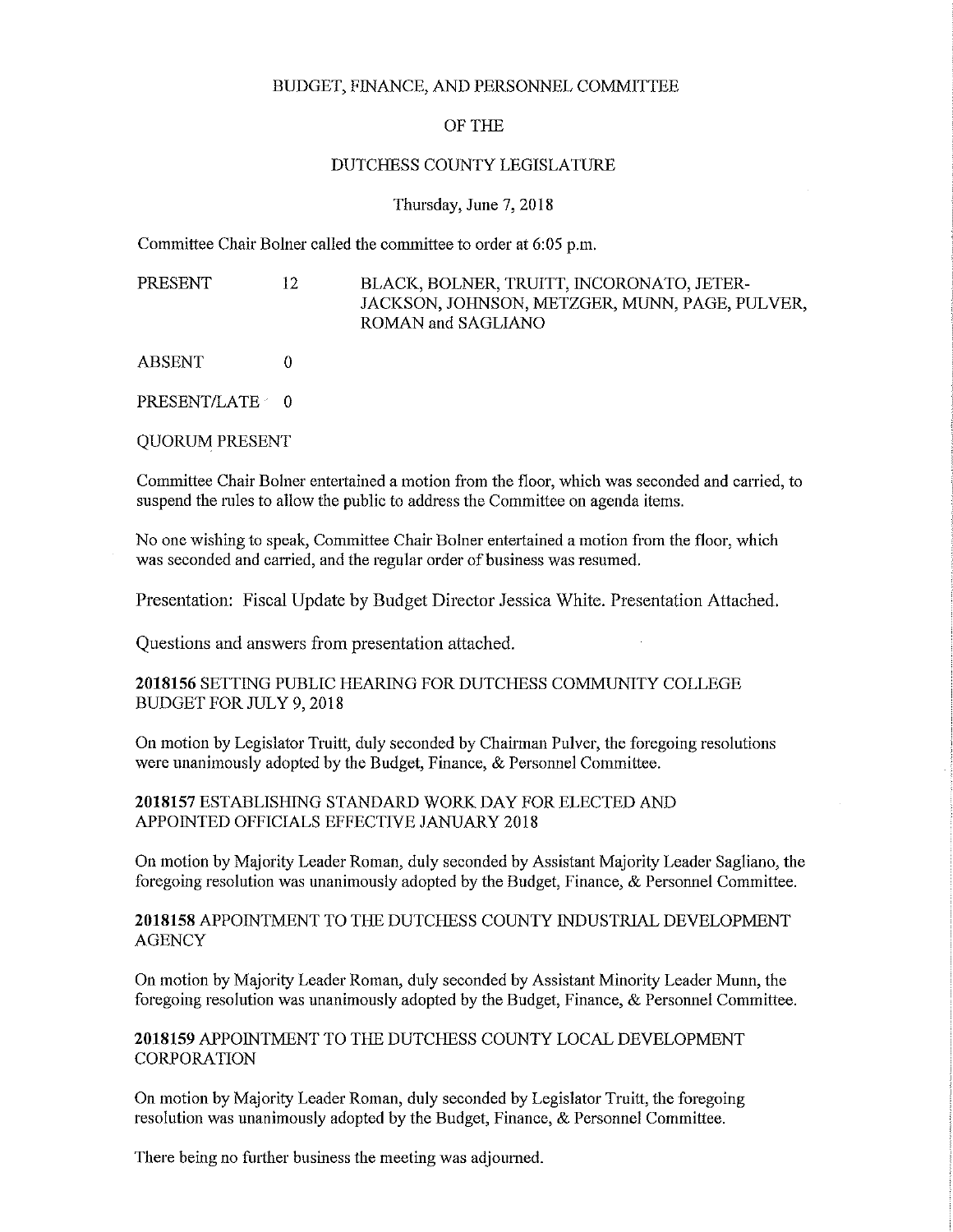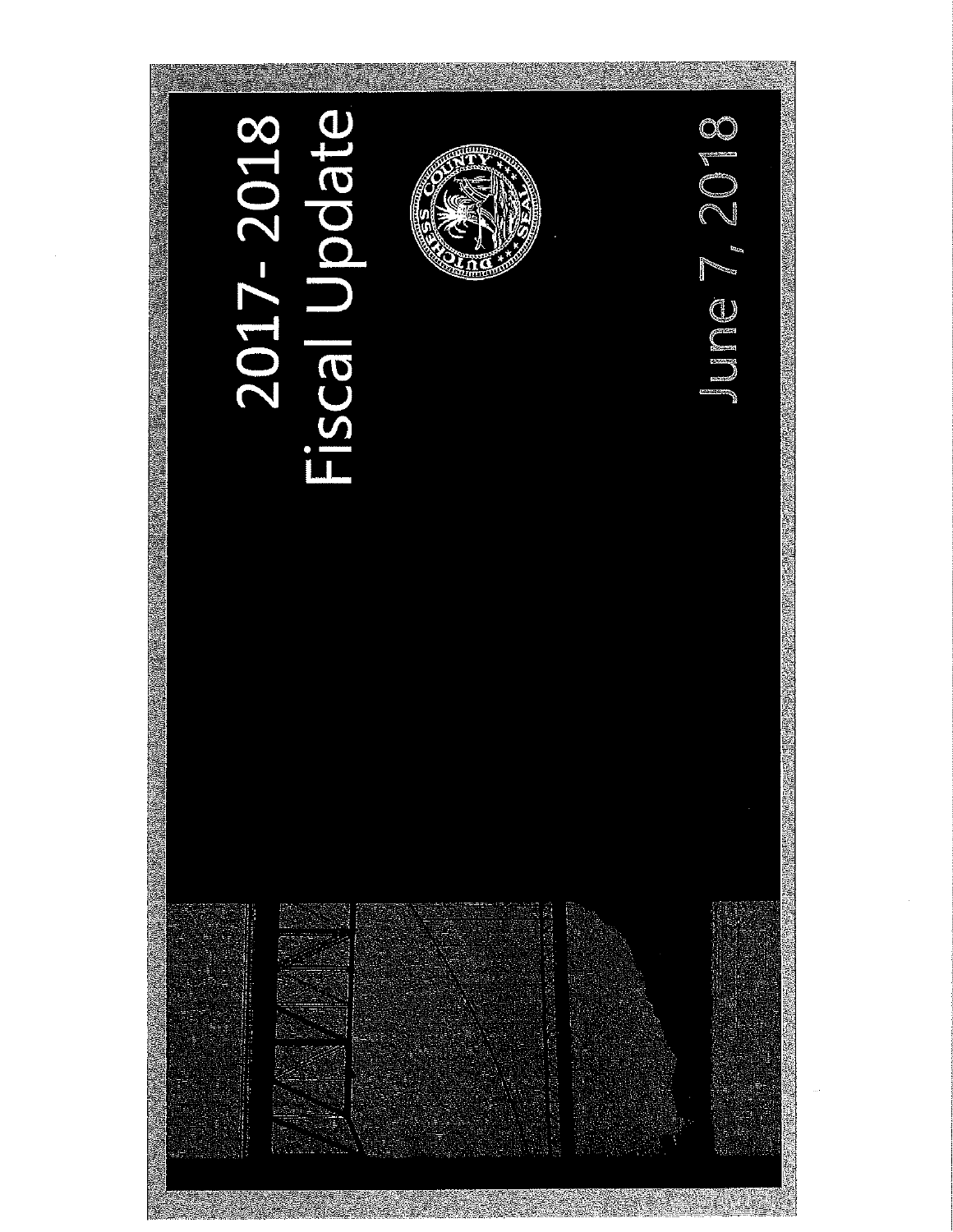

2017 Adopted Budget Included the planned use or draw down of fund balance in the following funds:

**Total Appropriated Fund Balance: Taxpayer protection fund** All Funds

3,500,000 \$13,650,000 \$10,150,000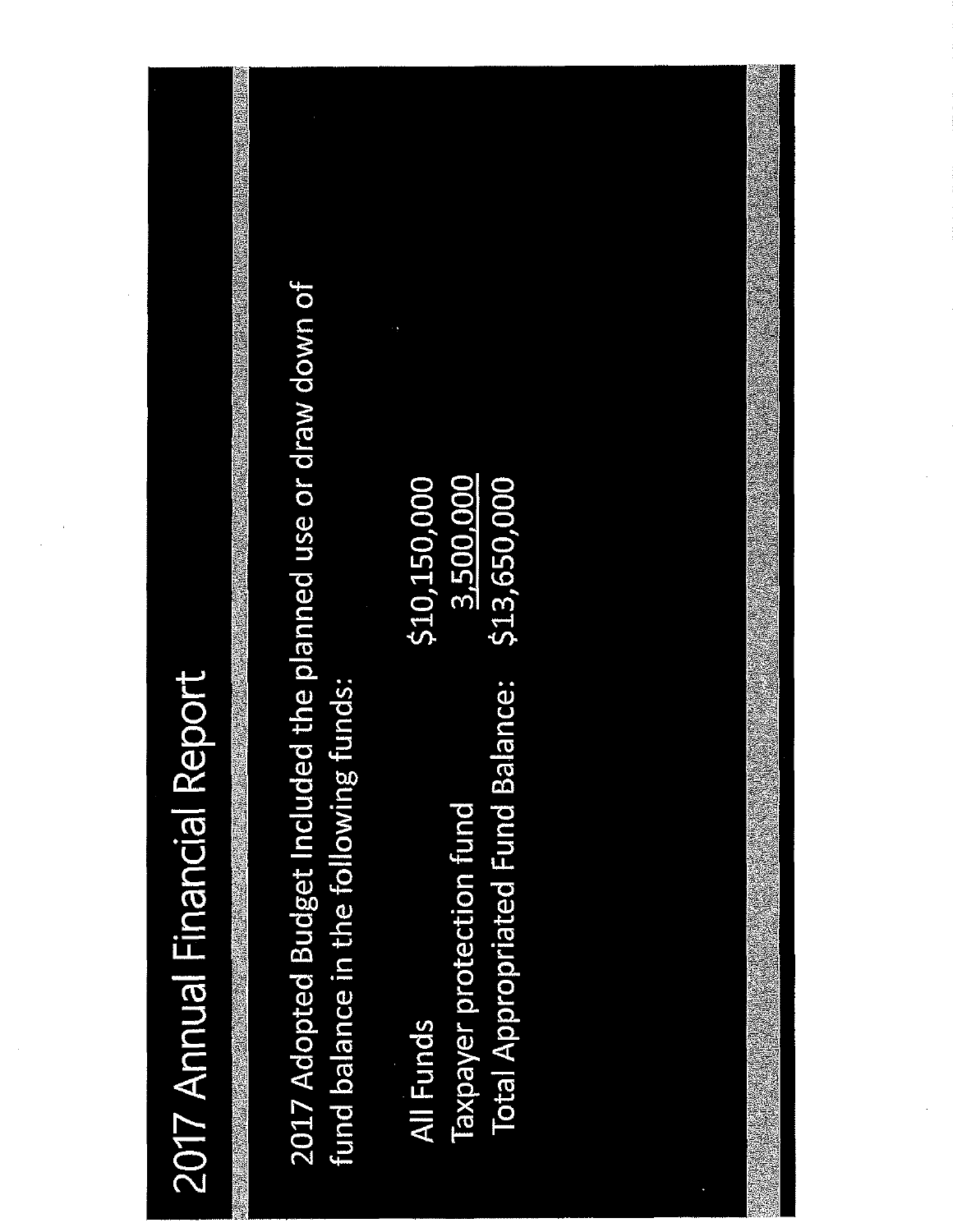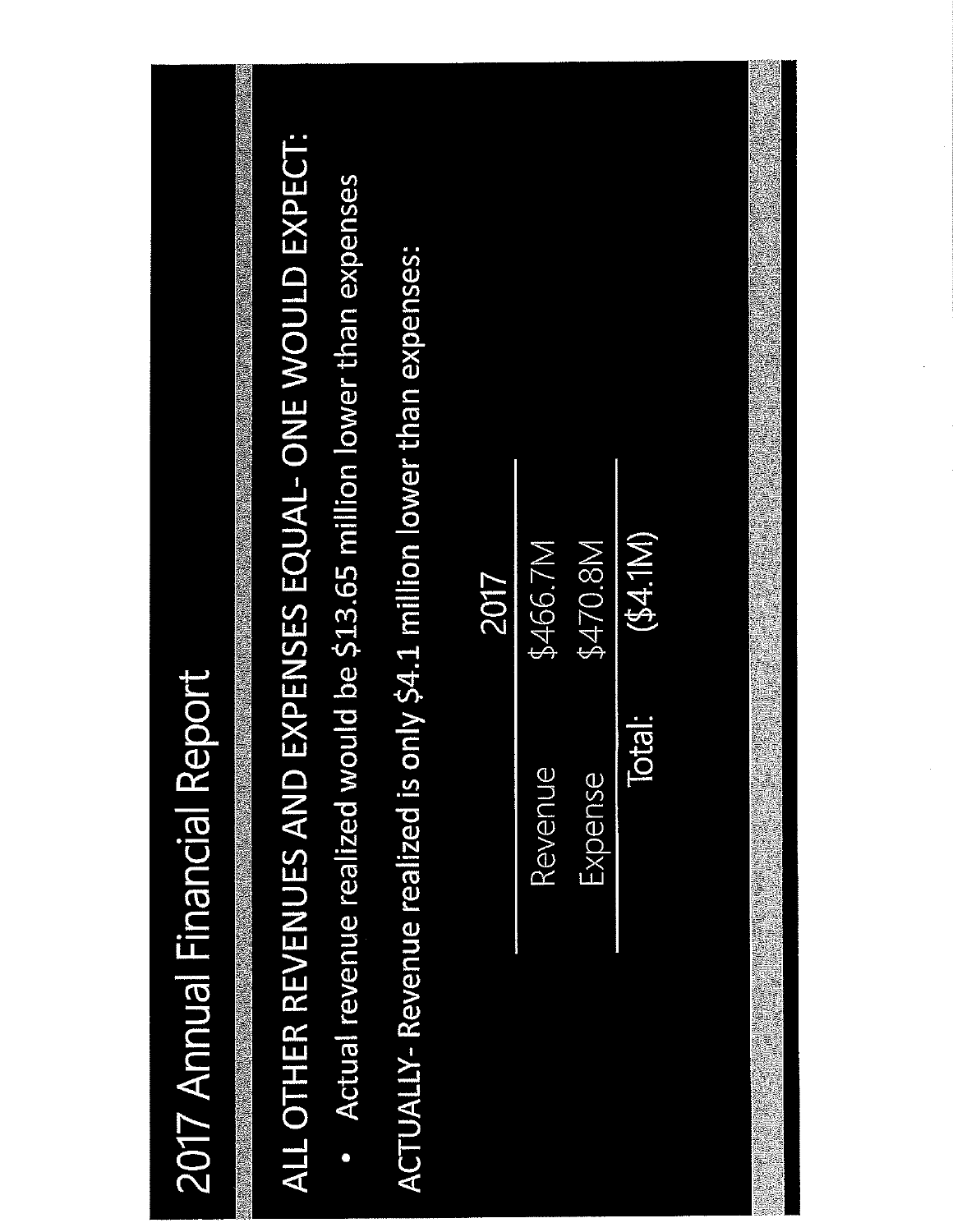|          | 2017 Annual Financial Report- Impacts                                                                                      |        |                              |             |                                                                                                         |
|----------|----------------------------------------------------------------------------------------------------------------------------|--------|------------------------------|-------------|---------------------------------------------------------------------------------------------------------|
|          |                                                                                                                            |        | 2016                         | 2017        |                                                                                                         |
|          | Revenue                                                                                                                    |        | \$465.5M                     | \$466.7M    |                                                                                                         |
|          | Expense                                                                                                                    |        | \$456.3M                     | \$470.8M    |                                                                                                         |
|          |                                                                                                                            | Total: | 39.3M                        | $($ \$4.1M) |                                                                                                         |
| Revenue: |                                                                                                                            |        |                              |             |                                                                                                         |
|          | Sales Tax was up \$4.4M over last year                                                                                     |        |                              |             | Federal Aid up \$3.8M related to Title XX to offset mandates and a change in Medicaid refund processing |
|          | Decrease of \$1.5M in State Legislative Aid<br>Mostly offset by:                                                           |        |                              |             |                                                                                                         |
|          | Decrease of \$1.5M due to non-recurring casino revenue in 2016                                                             |        |                              |             |                                                                                                         |
|          | Shared services reserve established in 2016 including \$2M non-recurring in 2017.<br>Reduced inter-fund revenues primarily |        | from the capital fund \$1.5M |             |                                                                                                         |
|          |                                                                                                                            |        |                              |             |                                                                                                         |
| Expense: |                                                                                                                            |        |                              |             |                                                                                                         |
|          | Increase in Mental Health and Substand                                                                                     |        | ce abuse programming \$2.2M  |             | Pre-School Special Ed up \$1.4M                                                                         |
|          | Health Insurance Increased \$3.7M                                                                                          |        |                              |             | Child Institution and foster care costs                                                                 |
|          | Dutchess Community College \$1.4M                                                                                          |        |                              |             | $\overline{M}$ is set the $\overline{M}$                                                                |
|          |                                                                                                                            |        |                              |             |                                                                                                         |

X.

I.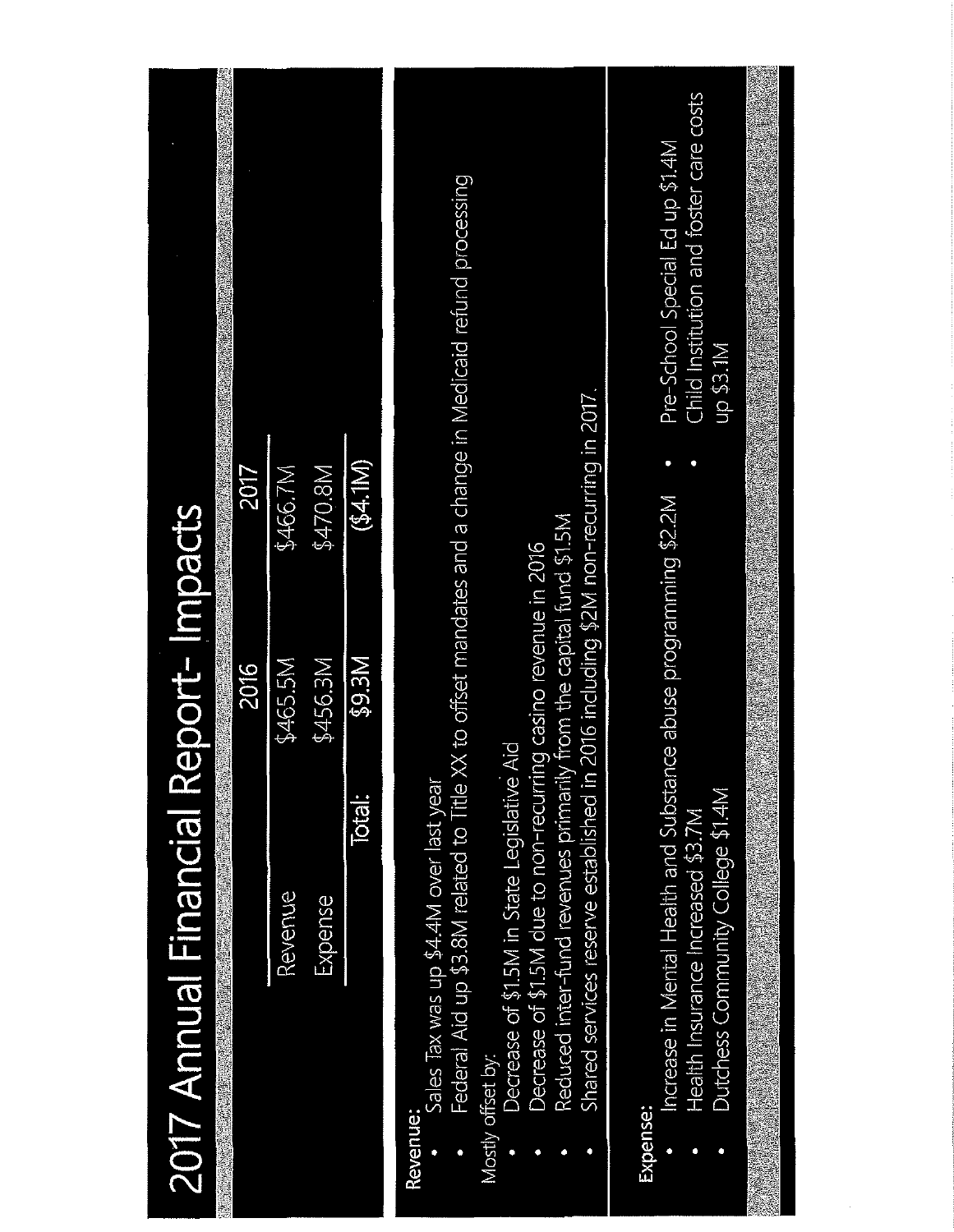# **Expenses**

# Financial Statement Expenses in the General Fund

| Year  | <b>Expense (\$M)</b> | <b>Change</b> |  |
|-------|----------------------|---------------|--|
| 2011  | \$409.0              |               |  |
| 2012  | \$408.9              | $-0.02%$      |  |
| 2013  | \$404.0              | $-1.2%$       |  |
| 2014  | \$409.2              | 1.3%          |  |
| 2015  | S421.1               | 2.9%          |  |
| 2016  | \$423.5              | 0.6%          |  |
| ാ∩17* | SARN R               |               |  |

\*Unaudited Per the Annual Financial Report

Average General Fund Spending Increase Per Year- Under 1%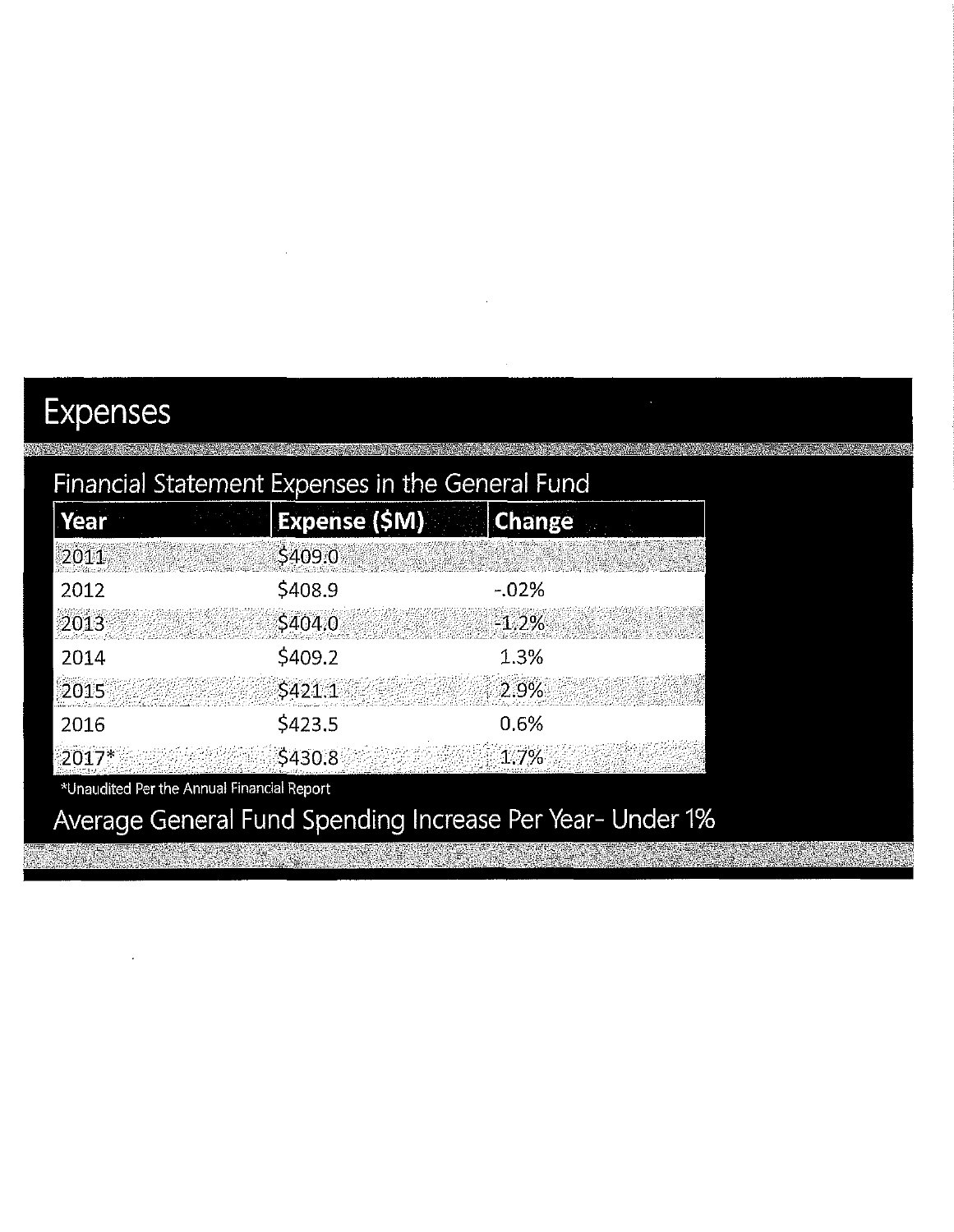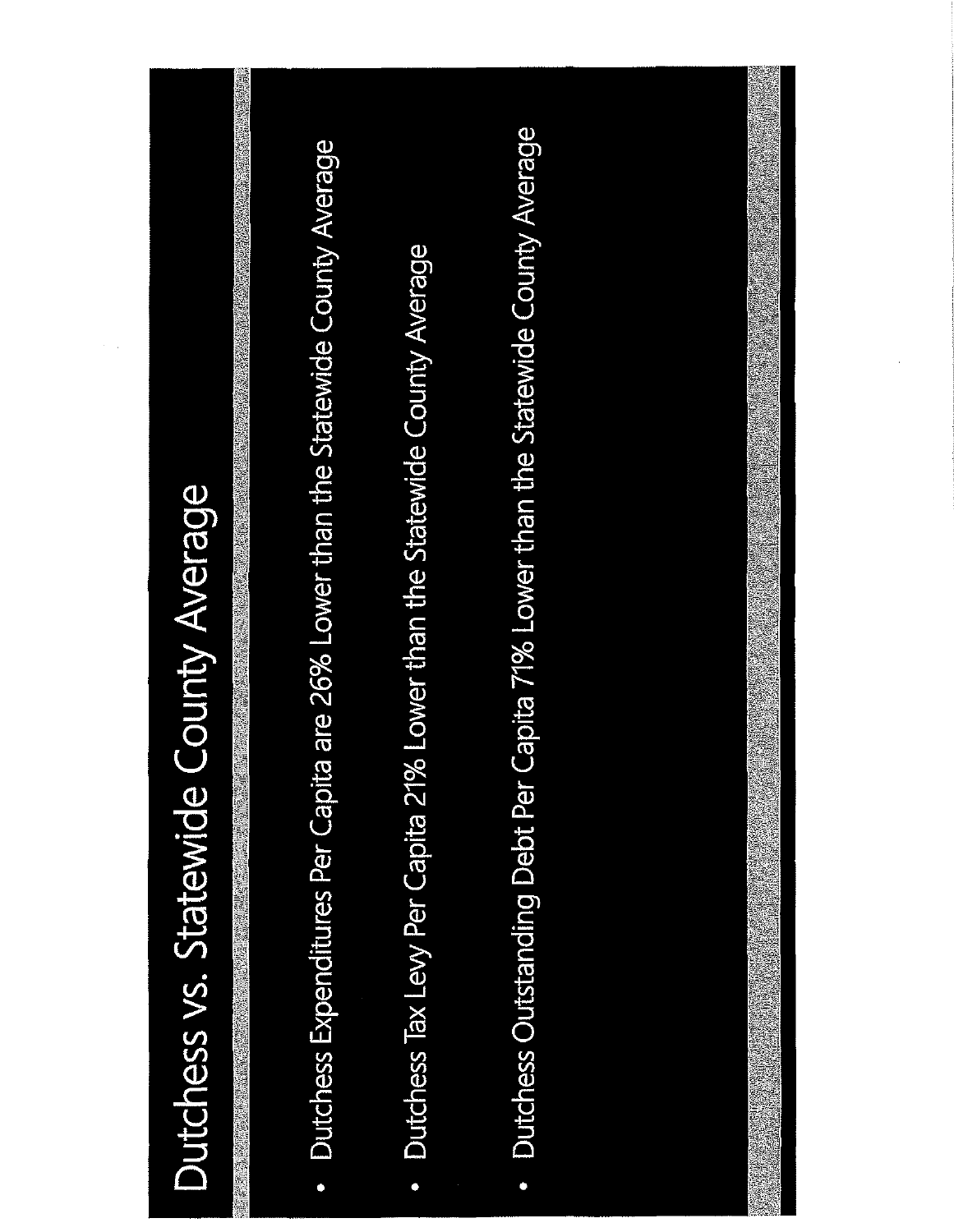

GFOA Recommended: 2 Months General Fund Operating Expense- \$73M Fund balance management policy:

- Maintain 1-2 months of general fund operating expense- fund balance \$36-73M
	- Over 2 months use for:
- · Property tax relief by offsetting current year expense
- · Pay down debt or avoid indebtedness

# 2016 Fund Balance: \$59.9M

# 2017 Fund Balance: \$55.4M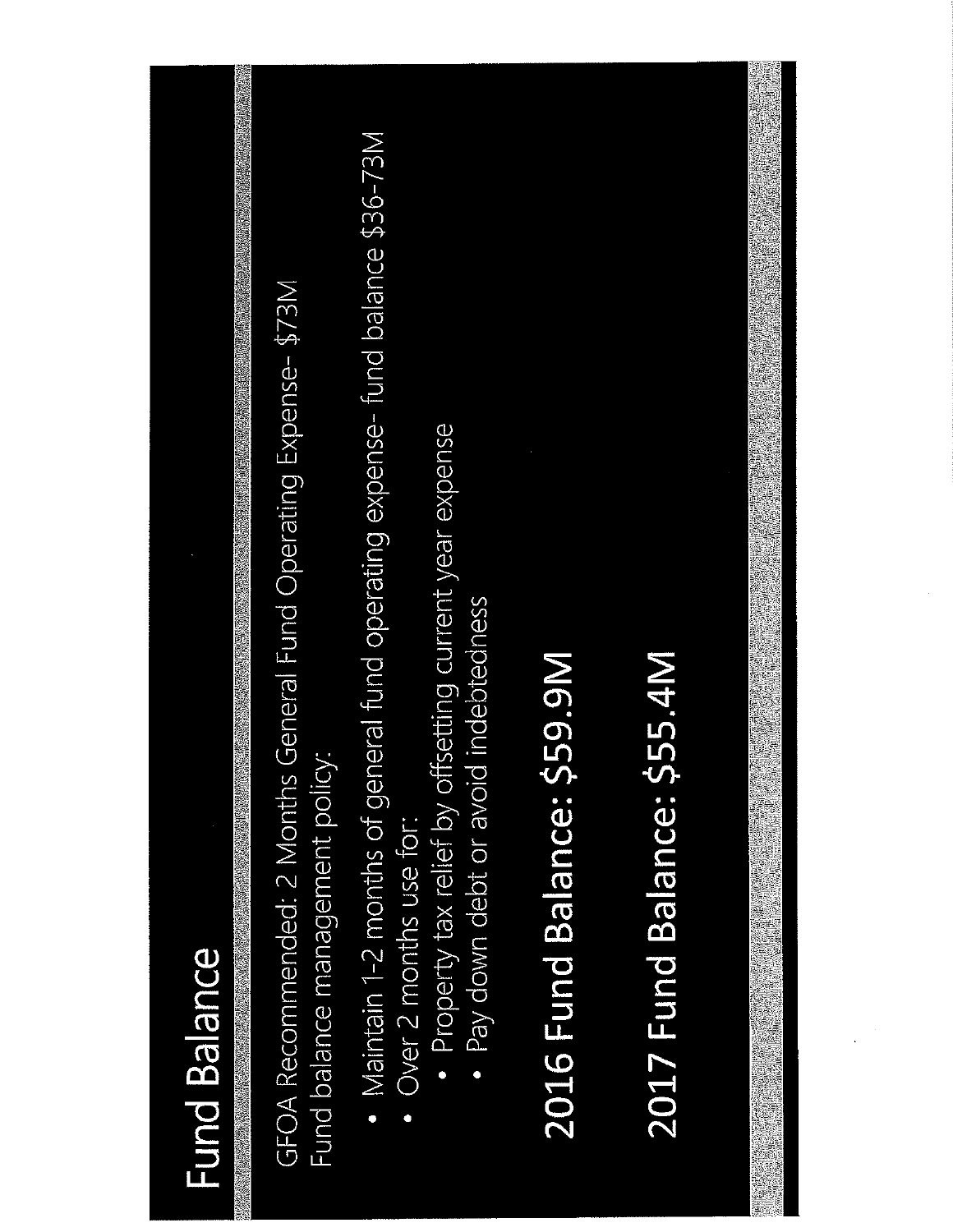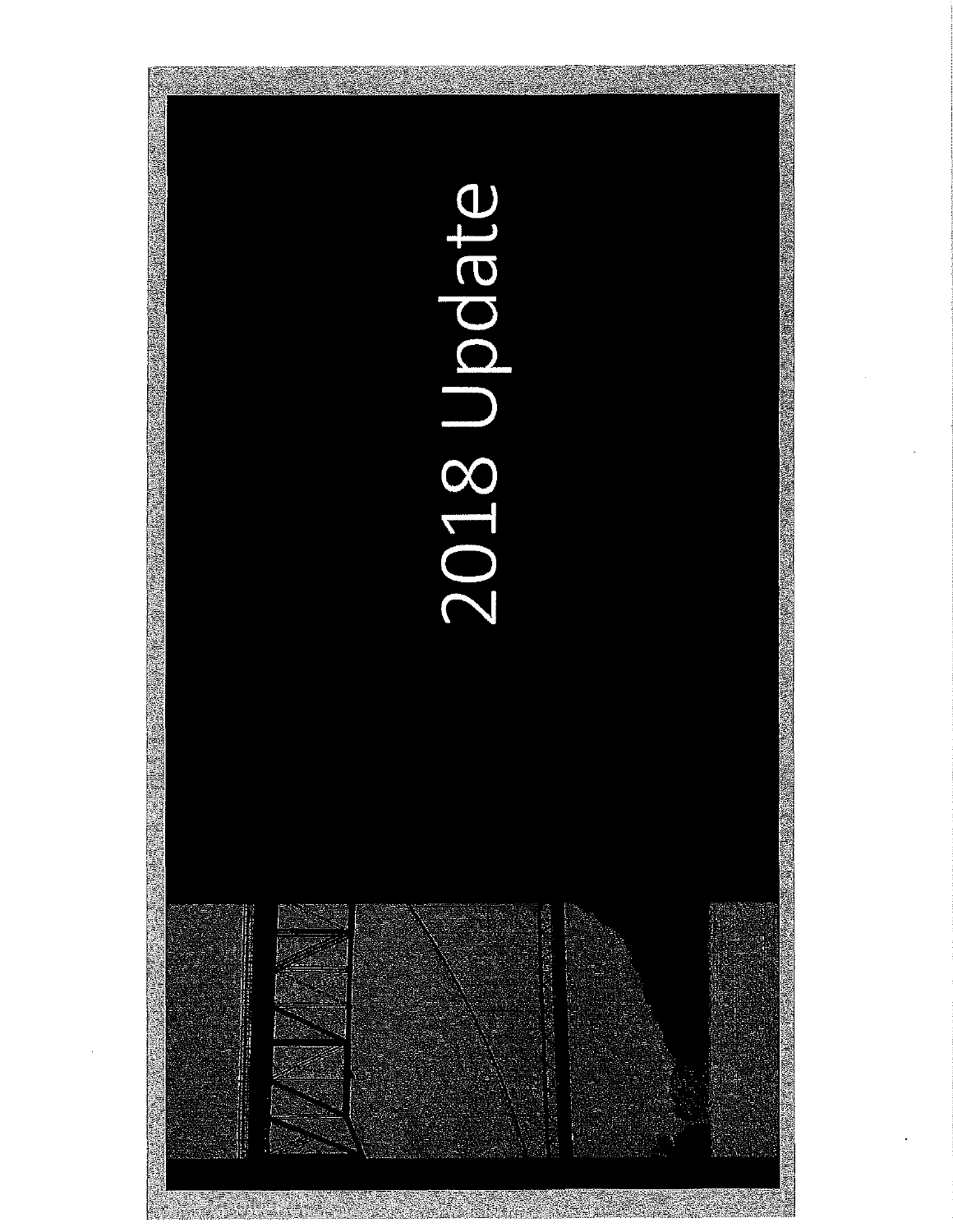# 2018-2019 State Budget

- State Budget includes reduction for DCC \$241K
- . Charitable trusts and Employer Payroll Tax- IRS to Provide Guidance
- Shared Services- Determining what's required in 2018
- . Indigent legal services-OILS case load cap plan- \$773K allocation for Dutchess

• Raise the Age Legislaion- new costs funded as long as county is under the property tax cap

• \$475 Million available State Wide for State & Municipal Facilities Program- Legistation bid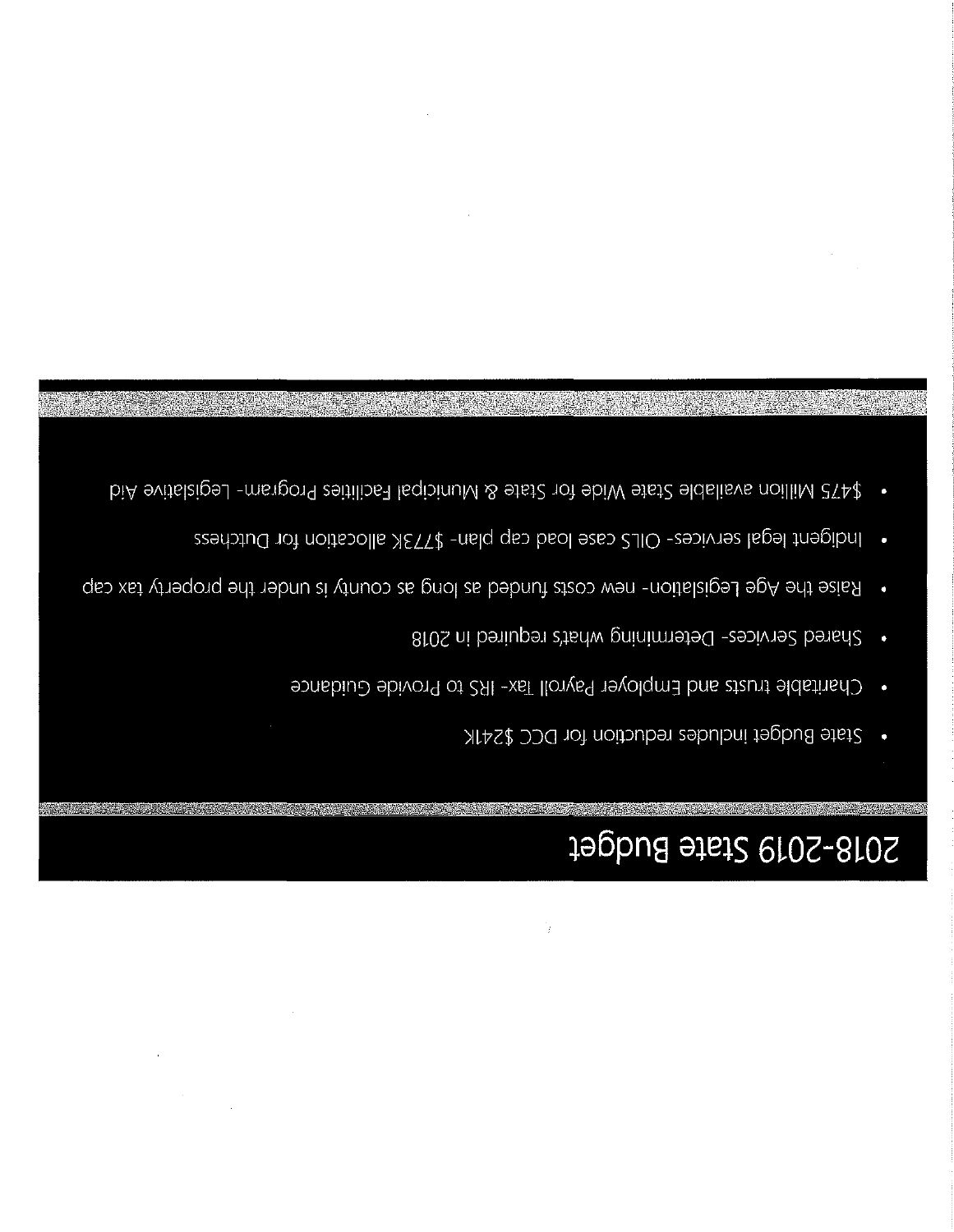| <b>Zeles</b> lax |                                                                                      |                     |                   |                   |
|------------------|--------------------------------------------------------------------------------------|---------------------|-------------------|-------------------|
|                  |                                                                                      |                     |                   |                   |
| 2016 Actual      | iget<br>2017 Adopted Bud                                                             | 2017 Actual         | $M$ to $M$        | Actual vs. Budget |
| \$179.8M         | \$183.6M                                                                             | \$184.2M            | \$4.4M            | \$0.6M            |
|                  |                                                                                      |                     | 2.4%              | Actual            |
| \$2.9M           | Prior Period Adjustments                                                             | \$0.5M              |                   |                   |
| \$182.8M         | Period<br><b>Actual without Prior</b>                                                | \$184.7M            | 1.1% -            | Adjusted          |
|                  | 2018 the County needs to have actual growth of 3% in order to make budget of \$190.2 |                     |                   |                   |
| 2017 YTD         | 2018 YTD                                                                             | YTD 2017 vs<br>2018 | As of June<br>5th |                   |
| \$57.9           | \$62.4                                                                               | 7.8%                |                   |                   |
|                  |                                                                                      |                     |                   |                   |
|                  |                                                                                      |                     |                   |                   |

蠿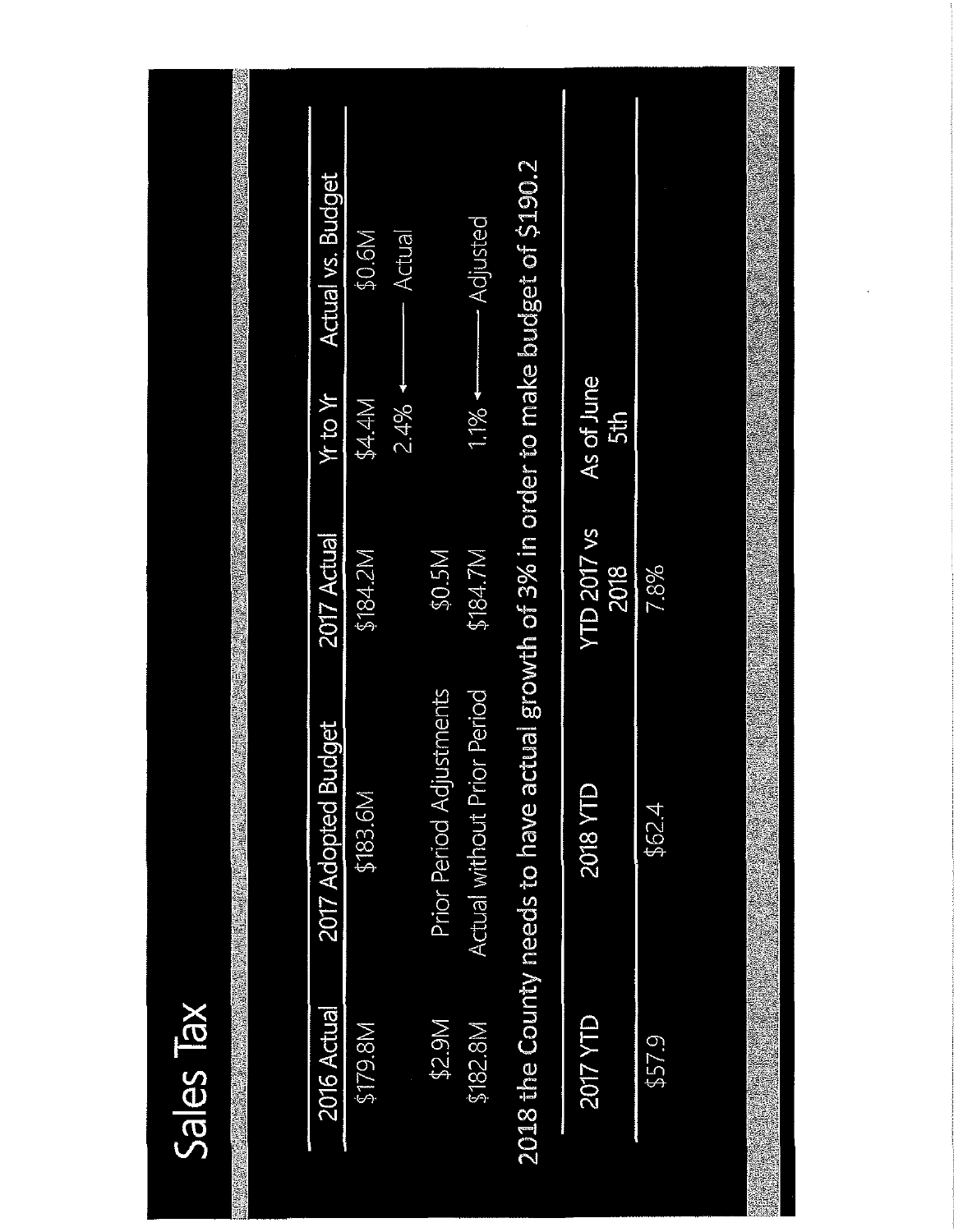

- CPI-2.2% 1st Quarter Average
- Unemployment-4.8% 1st Quarter Average
- Lower Caseloads at DCFS 31K compared to 35K Beginning of 2017
- Housing Market Average Days on the Market are 30% lower than this  $\bullet$

time last year

• YTD Average housing selling price is \$323K vs. \$289K last year up 12%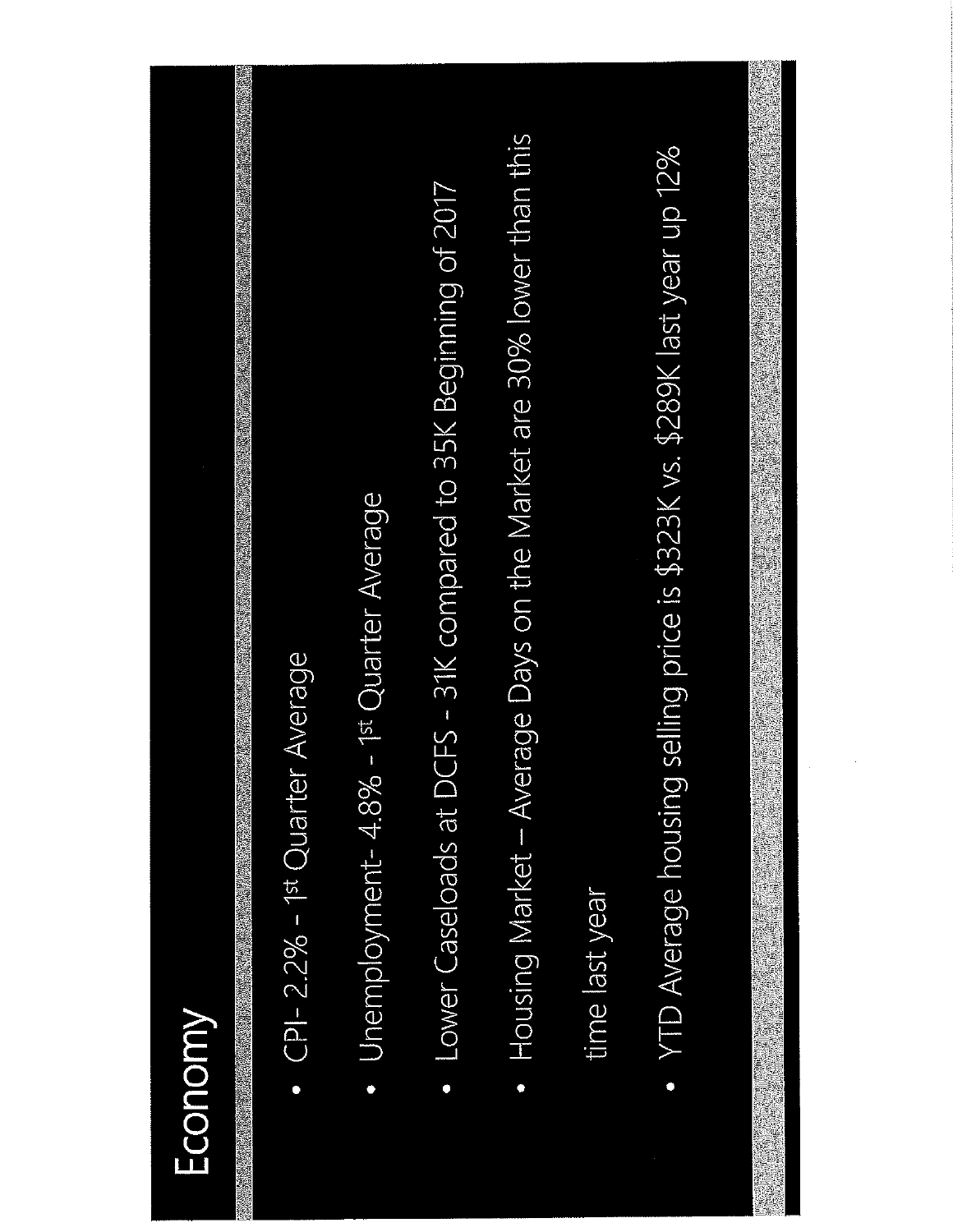

- **CSEA Settlement**  $\bullet$
- Teamsters Settlement
- · DCSEA outstanding contract
- DCC Asking for \$1.75M more
- State Sales Tax Payments have been inconsistent
- Casino revenue based on % of gross sales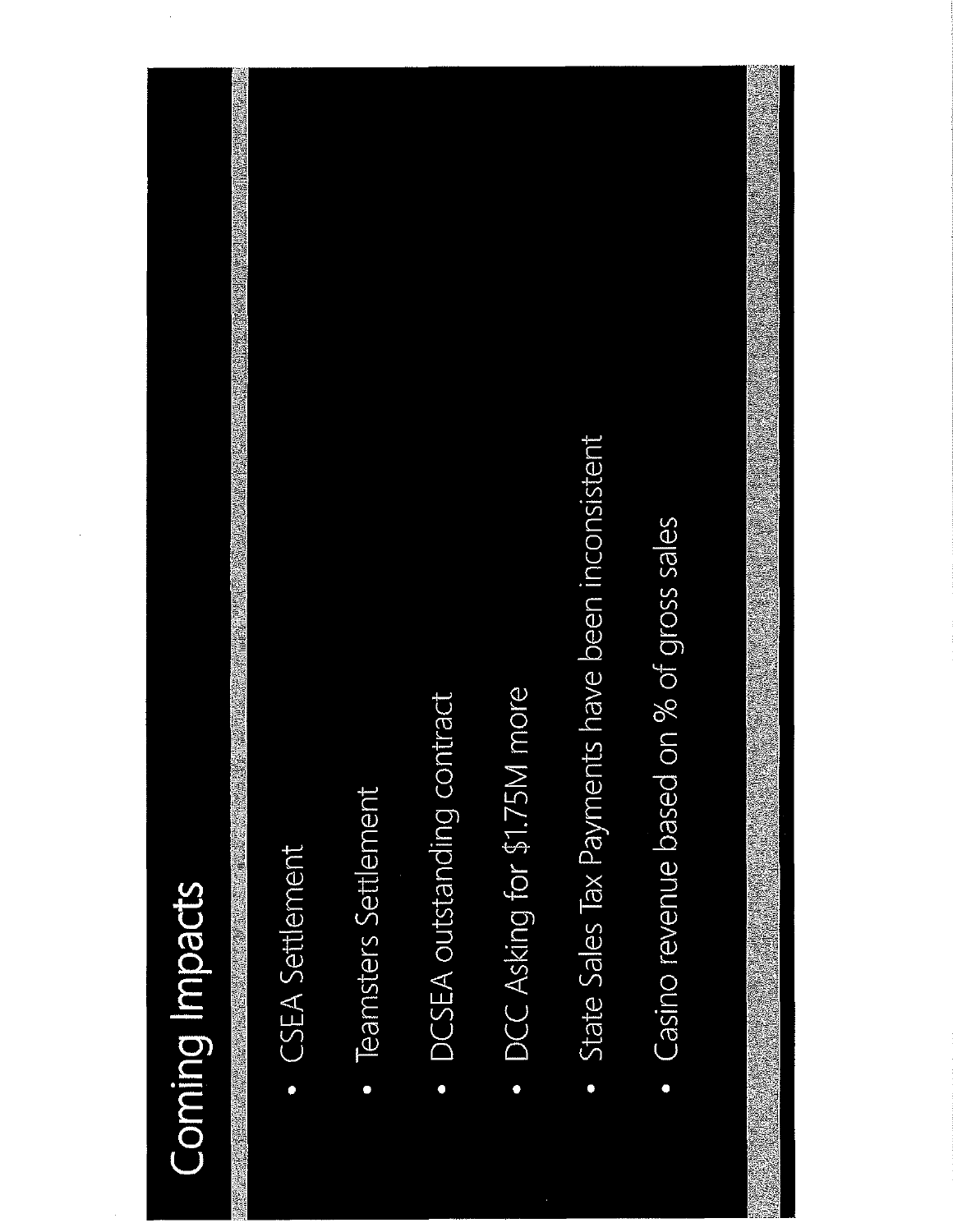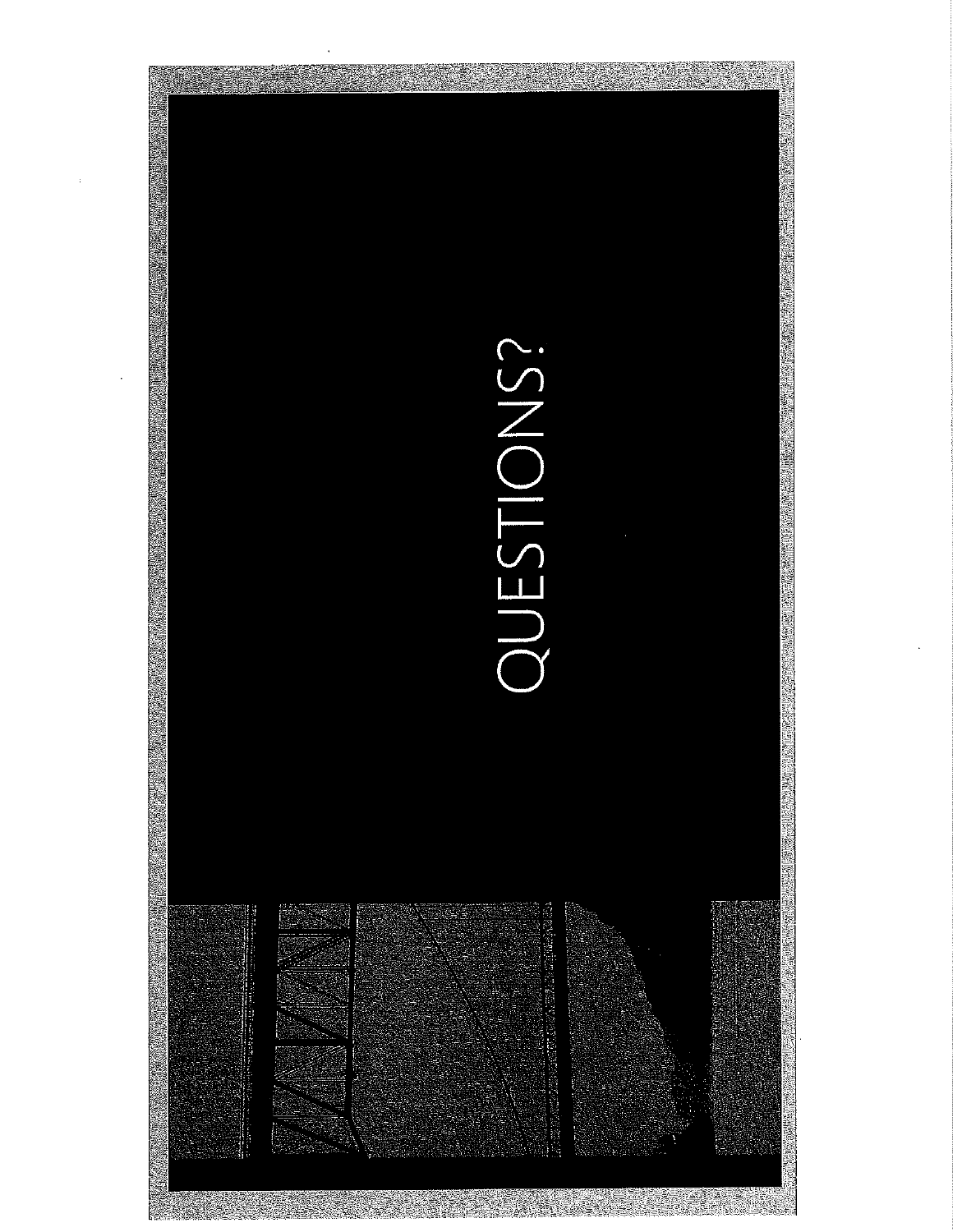**Sent: To:** 

**From:** Wager, Leigh Monday, June 18, 2018 11 :08 AM Ortiz, Sarah FW: Fiscal Update Presentation Answers

**From:** Morris, Carolyn **Sent:** Monday, June 18, 2018 10:44 AM **To:** Countylegislature <Countylegislature@dutchessny.gov> **Subject:** FW: Fiscal Update Presentation Answers

Good morning:

Below are fiscal update presentation answers. Have a great day.

*Carolyn Morris Clerk Dutchess County Legislature 845.486.2100* 

**From:** Munn, Kristofer **Sent:** Friday, June 15, 2018 6:09 PM To: White, Jessica <jwhite@dutchessny.gov>; Morris, Carolyn <cmorris@dutchessny.gov> Cc: Seelbach, Heidi <hseelbach@dutchessny.gov>; Black, Hannah <hblackdc4@gmail.com> **Subject:** RE: Fiscal Update Presentation Answers

Followups:

 $#1$  - What is the total  $$$  of all authorized but not yet issued bonds?

#2 - I was already aware that the administration believes the current system is fairer (as you state four times in your reply) and now know that it feels the alternative would devastate the cities (also 4 times). Are you willing to provide a cumulative (or year by year) sales tax difference comparing current numbers to a what-if that assumes the 1989 agreement had been renewed?

#3 - Thank you.

-K

Kristofer Munn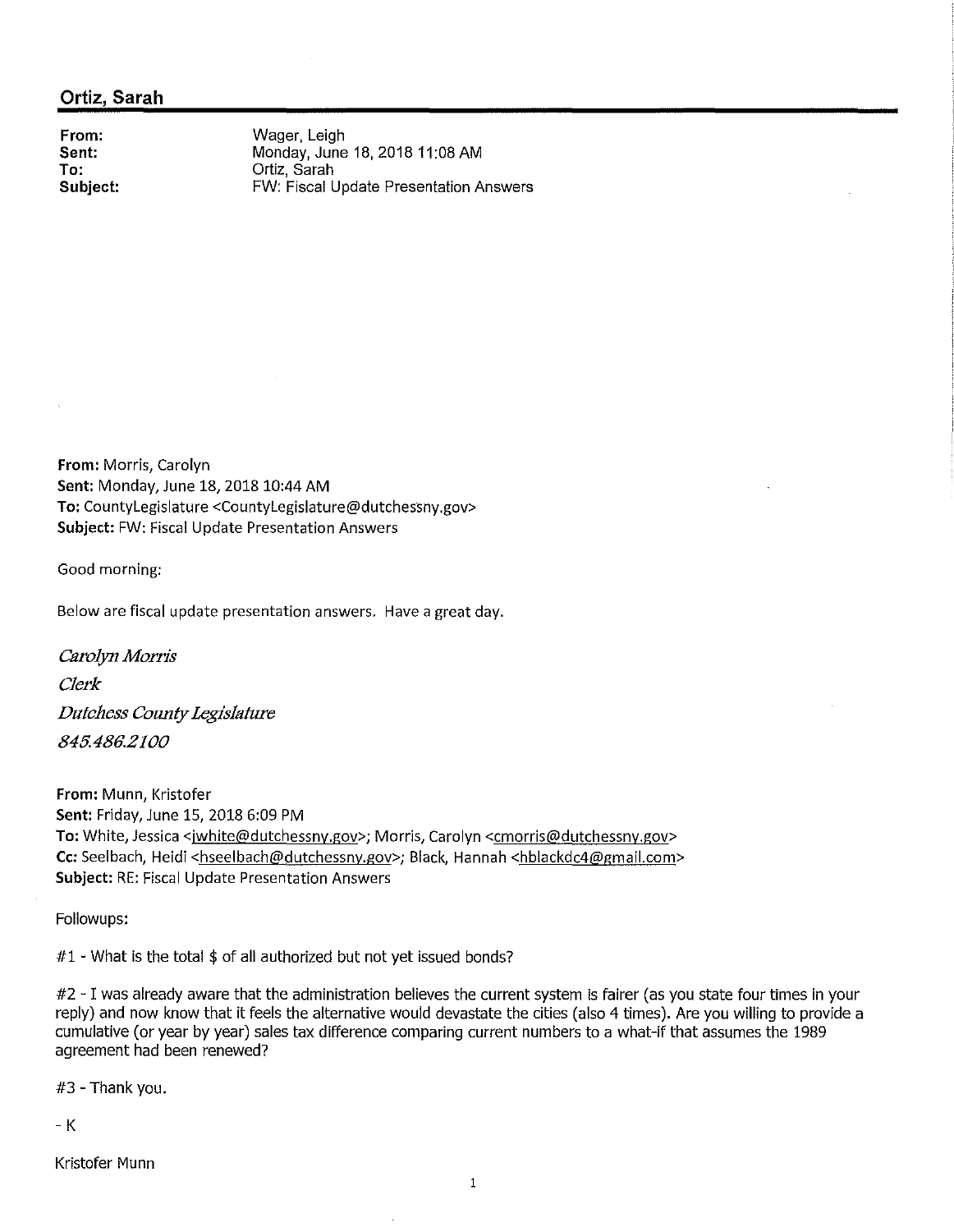Minority Whip, Dutchess County Legislature Representing District 20 - Red Hook & Tivoli 845-293-2088 (voice & text)

**From:** White, Jessica **Sent:** Friday, June 15, 2018 2:05 PM **To:** Morris, Carolyn **Cc:** Seelbach, Heidi; Munn, Kristofer **Subject:** Fiscal Update Presentation Answers

Please see answers to Legislator Munn's questions below:

Q: What is our current debt ratio and what will it be assuming all approved bonds are issued?

The below is our current Debt Ratio from our official statement. It is impossible to project what the ratio will be as bonds are only partially issued on a yearly basis when projects are moving forward and at the same time on a yearly basis, debt is retired.

# *Debt Ratios*

The following table presents certain debt ratios relative to the County's capital indebtedness as of February 2, 2018.

|                 | Amount       | Debt Per<br>Capita <sup>(1)</sup> | Debt To<br>Full<br>Value <sup>(2)</sup> | Debt<br>Per Capital<br>Per Capita<br>Income $(3)$ |
|-----------------|--------------|-----------------------------------|-----------------------------------------|---------------------------------------------------|
| Net Direct Debt | \$78,425,000 | 265<br>5.                         | 0.26%                                   | 0.07%                                             |

(I) Based on a 2016 population of 295,905 (interim data from the US Census Bureau).<br>(2) The full valuation of the County for 2018 is \$30,040,912,405.<br>(3) According to the 2016 American Community Survey – 5 Year Estimates (

The full valuation of the County for 2018 is \$30,040,912,405,

According to the 2016 American Community Survey - 5 Year Estimates (US Bureau of the Census) the per capita personal income for County residents is \$35,101.

Q: Had the sales tax agreement not been renegotiated to capture more for the county, how much less tax revenue would have been forgone - cumulatively?

The sales tax was not renegotiated to capture more money for the County. When the County Executive took office, the sales tax agreement in place was expired and according to State Counsel, without an agreement, by state law, sales tax should have been distributed based on population or in the case of a village, assessed value within the town. Had the county followed state law, our two cities would have been devastated. In June of 2013 the County reached an agreement with the cities that would not devastate their revenue streams, but would be fair for them as well as the other municipalities where the revenue is collected. Under the 1989 agreement, the county used 81.5% to *cover* its state mandated county-wide programming, and shared 3.1% with the City of Beacon, 7.1% with the City of Poughkeepsie and distributed 8.3% to the rest of the towns and villages based on population and assessed value for the villages. Under this agreement, of the total distributed to the municipalities in Dutchess County, the cities received 55% and the towns and villages shared the remaining 45% based on population and assessed value where a town contained a village. The County Executive sought a fairer approach without devastating the cities.

The agreement reached began in 2014 and provided for a guaranteed \$25M set allocation for the cities, towns and villages as well as a distribution of sales tax growth compared to the 2012 base year. This formula distributes the 18.5% of sales tax growth entirely by population (assessed value split for villages within a town) so towns and villages now receive 85% of shared growth compared to 45% in the prior agreement and the cities will receive 15% compared to 55% under the previous agreement. This is a fairer approach to the distribution as sales tax revenue is collected county wide,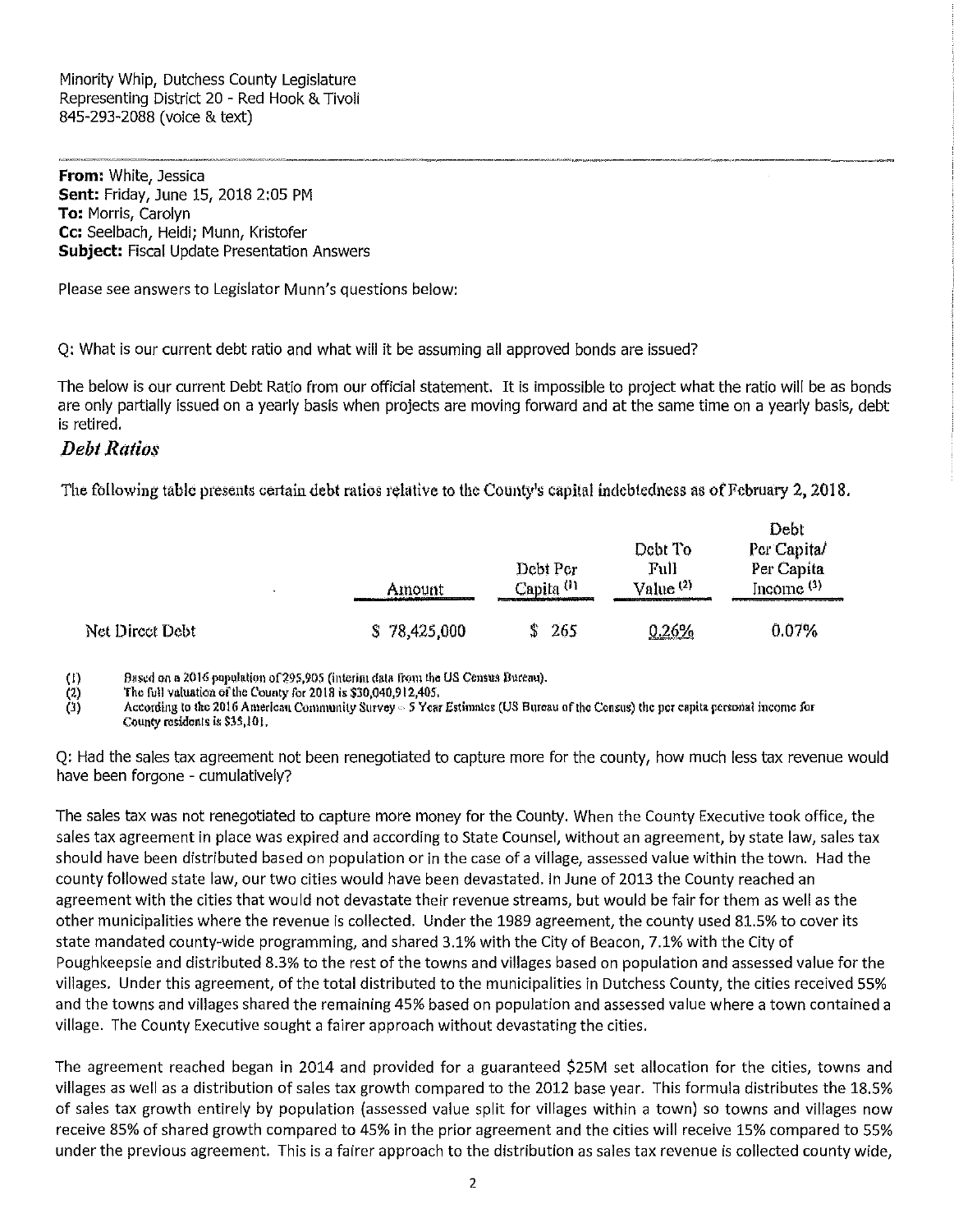not just in our city centers. Again, if the County and Cities had not come to an agreement, the sales tax formula would have had to be changed to a straight split by population which would have devastated our two cities. Of all of the approaches and formulas considered, the guaranteed \$2SM plus growth was the most fair for all involved. The County realized a \$5.7 million increase in sales tax per year by negotiating the new sales tax agreement with the Cities, however, at the time, the County had been charging municipalities for their share of election costs as allowed by State law- with the implementation of the new sales tax contract, the County took back election costs and stopped the chargeback. Also, in the first year, the County established the \$2 million Municipal Innovation grant aimed at helping the municipalities reduce ongoing costs and the County has continued that program at between \$1 million - \$2 million per year. Finally, the County is not required to share any revenue with municipalities, it does so based on an agreement with the Cities only who are waiving a preemptive right to implement their own sales tax in favor of sharing ours.

# Q: What is the purpose of a fund balance - how and under what circumstances should it be used?

There are multiple Fund Balance classifications, however, the one we typically identify and refer to is the unassigned fund balance which represents the difference between assets and liabilities in a governmental fund as of a point in time. It's purpose is to provide a cushion so that when the County faces uncertainties, we know that we can weather the storm until the next budget cycle. Additionally, rating agencies like Moody's and Standard and Poor's look to fund balance as an indicator of the fiscal health of the County and its ability to meet obligations. This is one of the factors looked at when issuing a bond rating which is a key component in how much interest we will pay on future debt issues. The County's fund balance policy is to strive to maintain our general fund balance between 1-2 months of general fund operating expenditures which based on the 2017 unaudited financial report was between \$36-72 million. We are well positioned at \$55 million. It is appropriate to include the planned draw down of fund balance as part of a yearly spending plan especially if there is expected normal replenishment. During the budget process the Budget Office projects fund balance to determine what if any fund balance should be appropriated to keep within that 1-2 month range, while limiting property tax we raise to support the budget.

Have a nice weekend! Regards, Jess

Jessica White Budget Director Dutchess County Budget Office 22 Market Street Poughkeepsie, NY 12601 Phone: 845-486-2010 Fax: 845-486-2021 Email: jwhite@dutchessny.gov

From: Seelbach, Heidi <hseelbach@dutchessny.gov> Sent: Tuesday, June 12, 2018 11:34 AM To: White, Jessica <jwhite@dutchessny.gov> Subject: RE: Fiscal Update Presentation

This schedule is updated to reflect the growth payments.

**From:** White, Jessica **Sent:** Monday, June 11, 2018 3:50 PM **To:** Seelbach, Heidi **Subject:** FW: Fiscal Update Presentation

Could you answer the below questions? ... I'll work on the second one and you can review.

Thanks, Jess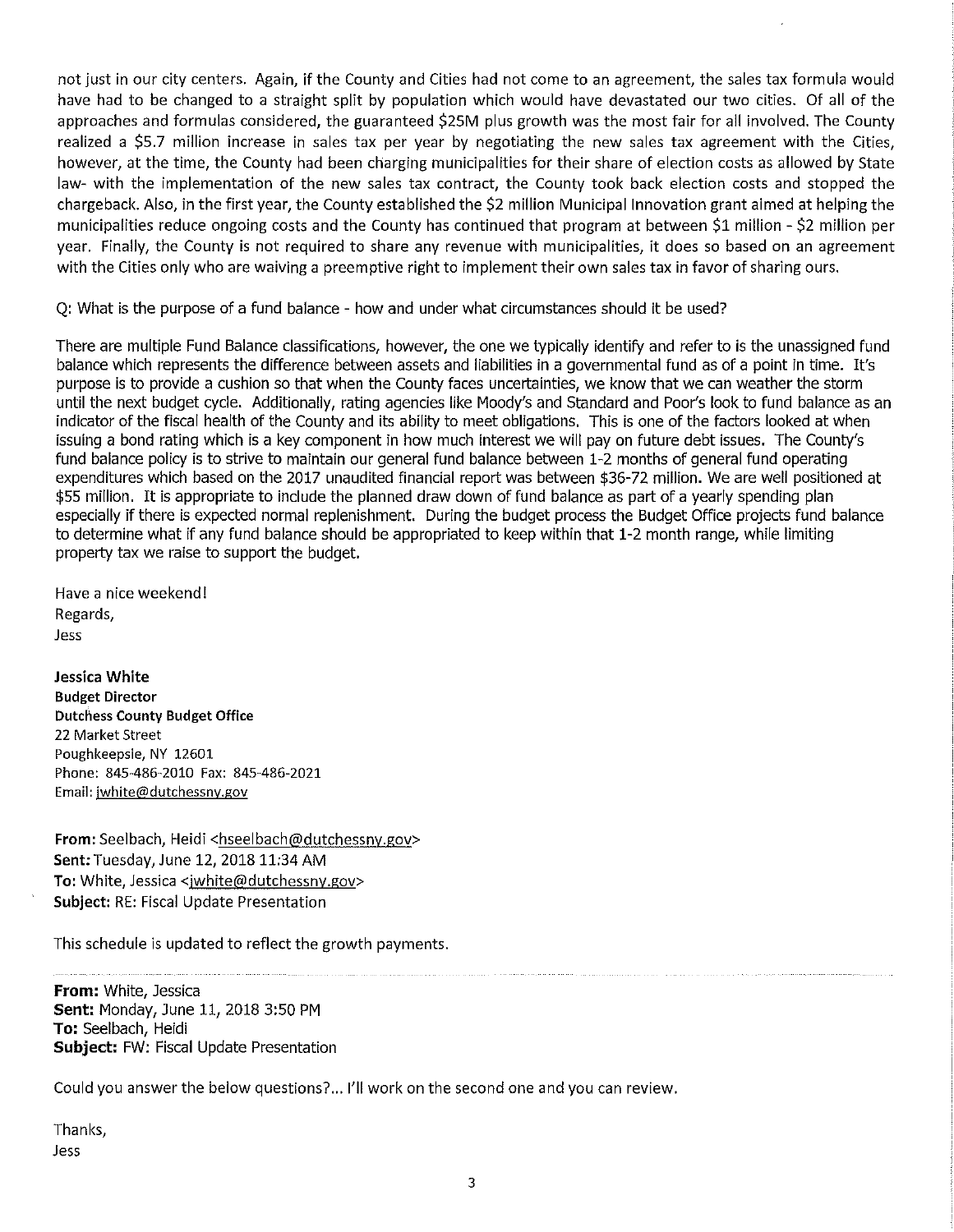Jessica White Budget Director Dutchess County Budget Office 22 Market Street Poughkeepsie, NY 12601 Phone: 845-486-2010 Fax: 845-486-2021 Email: jwhite@dutchessny.gov

From: Morris, Carolyn Sent: Monday, June 11, 2018 1:29 PM To: White, Jessica <iwhite@dutchessny.gov> Cc: Munn, Kristofer <kmunn@dutchessny.gov> Subject: RE: Fiscal Update Presentation

Good afternoon Jess:

Please see questions below as it relates to the Fiscal Update presentation. Thanks.

*Carolyn Morris Clerk Dutchess County Legislature 845.486.2100* 

From: Munn, Kristofer Sent: Sunday, June 10, 2018 2:05 PM To: Morris, Carolyn <cmorris@dutchessny.gov> Subject: RE: Fiscal Update Presentation

Q: What is our current debt ratio and what will it be assuming all approved bonds are issued?

Q: What is the purpose of a fund balance - how and under what circumstances should it be used?

Q: Had the sales tax agreement not been renegotiated to capture more for the county, how much less tax revenue would have been forgone - cumulatively?

That's all for now.

- K

Kristofer Munn Minority Whip, Dutchess County Legislature Representing District 20 - Red Hook & Tivoli 845-293-2088 (voice & text)

**From:** Morris, Carolyn **Sent:** Friday, June 08, 2018 9:37 AM **To:** CountyLegislature Cc: County Legislators; Ortiz, Sarah **Subject:** FW: Fiscal Update Presentation

Good morning -